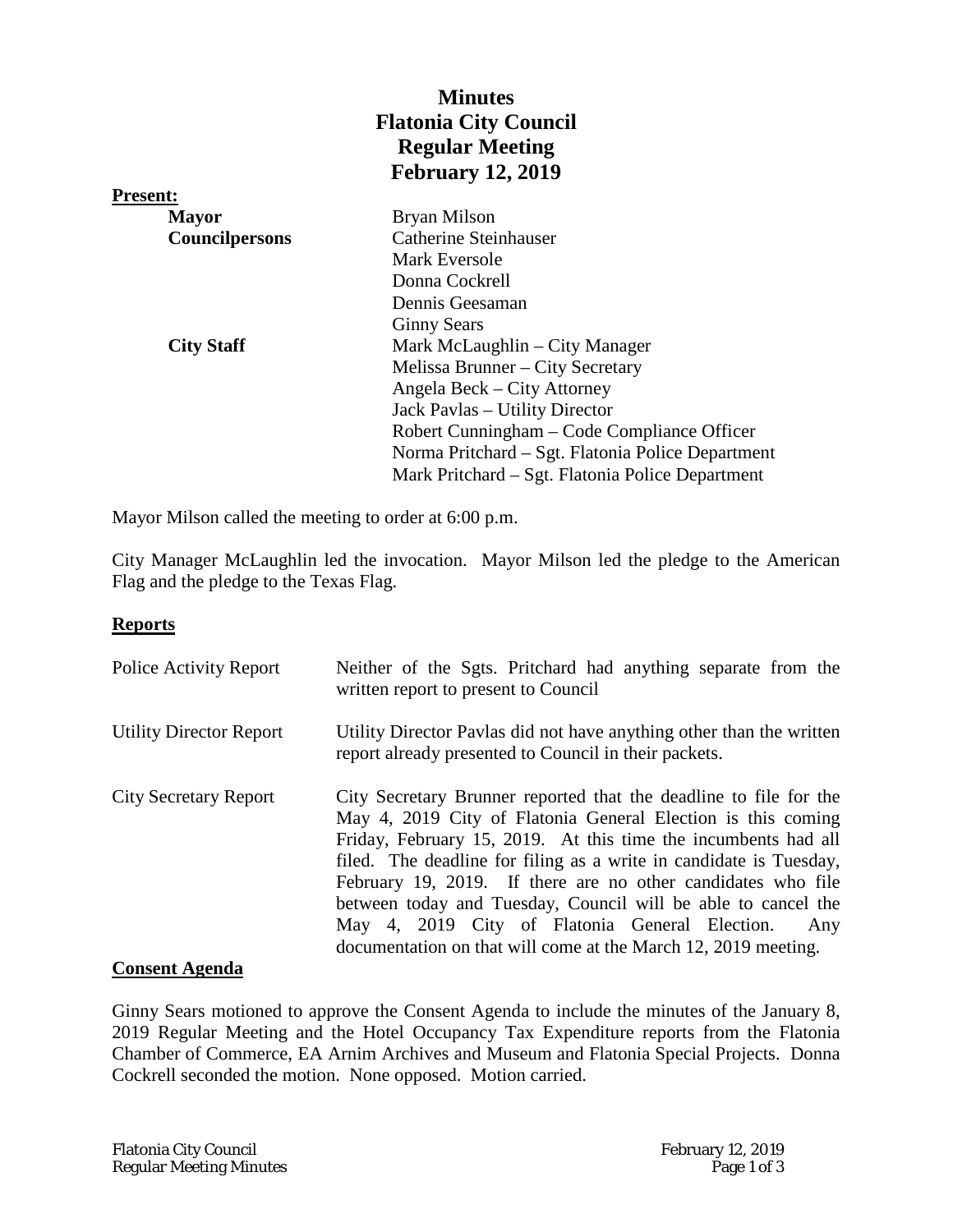# **Deliberation Agenda**

- 2-2019.1. No action was taken on City Manager McLaughlin's report. City Manager McLaughlin introduced Robert Cunningham as the new Code Compliance Officer.
- 2-2019.2. Jamie Notz and Trey Parma of Goldman, Hunt and Notz, LLC presented the audit for Fiscal Year 2018. The Audit is a clean audit. Dennis Geesaman motioned to accept the audit for FY 2018 as presented by Jamie Notz of Goldman, Hunt and Notz, LLC. Catherine Steinhauser seconded the motion. None opposed. Motion carried.
- 2-2019.3. Catherine Steinhauser motioned to accept the 2018 Racial Profiling Report from the Flatonia Police Department. Ginny Sears seconded the motion. None opposed. Motion carried.
- 2-2019.4. Catherine Steinhauser motioned to authorize the mayor to call the Flatonia Municipal Election to be held on May 4, 2019. Mark Eversole seconded the motion. None opposed. Motion carried.
- 2-2019.5. Catherine Steinhauser motioned to approve Resolution 2019.2.1 authorizing the submission of an application for the 2019-20 Texas Community Development Block Grant Community Development Fund competition. Ginny Sears seconded the motion. None opposed. Motion carried.
- 2-2019.6. Dennis Geesaman motioned to appoint Annie Pustejovsky, Julia Webster and Frances Ellene Williamson to serve on the Flatonia Housing Authority's Slate of Commissioners for a term beginning on February 12, 2019 and ending on February 12, 2021. Catherine Steinhauser seconded the motion. None opposed. Motion carried.
- 2-2019.7. No action was taken on nominating a candidate for a vacancy that has recently occurred on the Fayette County Appraisal District Board of Directors.
- 2-2019.8. No action was taken on adding the See-Click-Fix option to the City of Flatonia website.
- 2-2019.9. No action was taken on the City of Flatonia's website.
- 2-2019.10. Dennis Geesaman motioned to authorize City Manager McLaughlin to order new city maps for the kiosks in the city parks and pay for these maps with Hotel Occupancy Tax monies. Catherine Steinhauser seconded the motion. None opposed. Motion carried.
- 2-2019.11. Dennis Geesaman motioned to approve the renewal of the contract with SignAd Outdoor for billboards located at I-10 and Hwy 80/Luling exit and on I-10 3.2 miles east of FM 949/Sealy. Donna Cockrell seconded the motion. None opposed. Motion carried.

# **Executive Session**

ES2-2019.1 As authorized by Texas Government Code Section 551.074 deliberation regarding personnel matters:

Review duties of city secretary with the city manager

# **Deliberation Agenda**

2-2019.12. No action was taken on the review of the duties of the city secretary with the city manager.

Flatonia City Council February 12, 2019 **Regular Meeting Minutes**